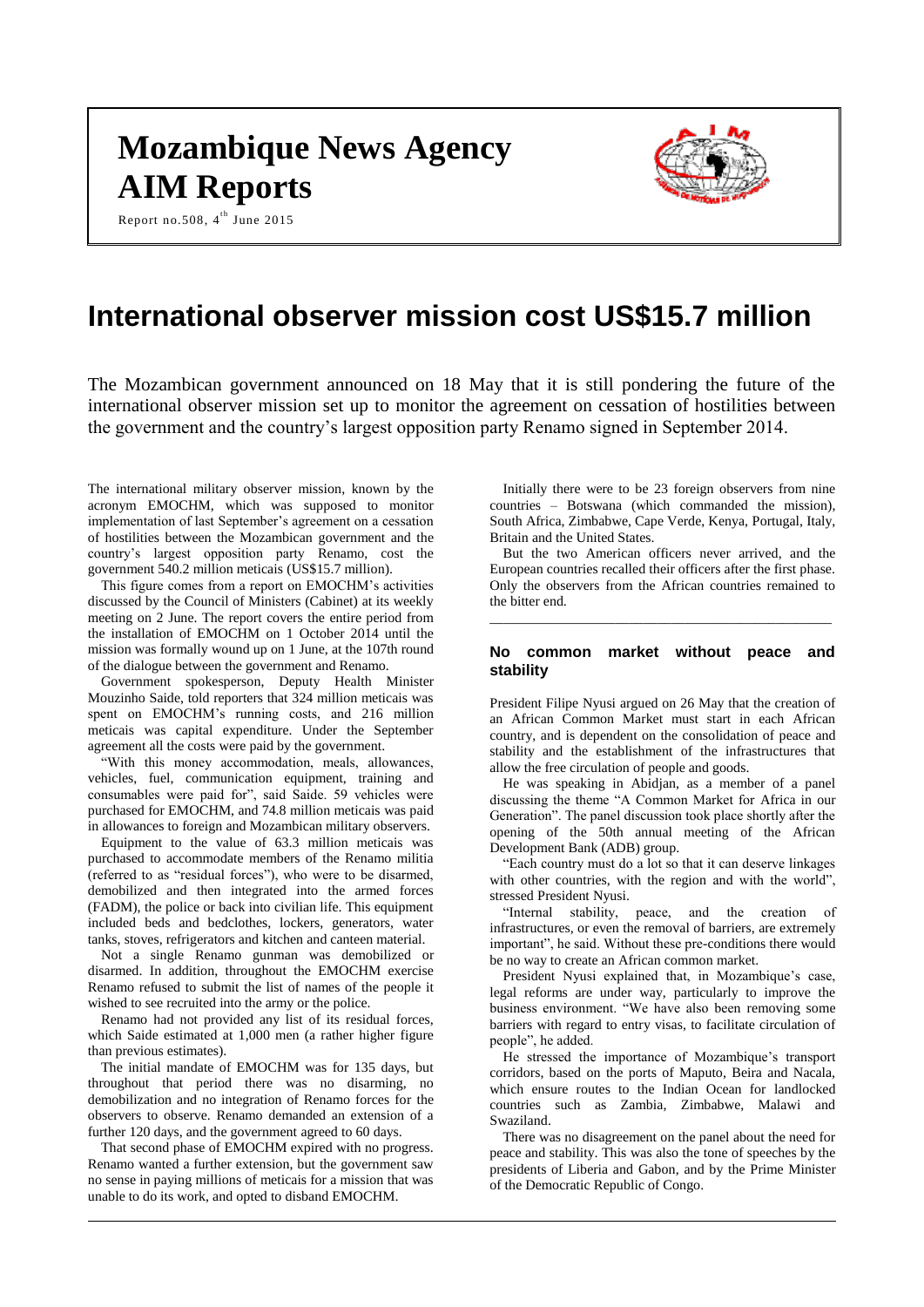## **Police involvement in theft of rhino horns confirmed**

The General Command of the Mozambican police has confirmed that senior police officers were indeed involved in last month's theft of 12 rhino horns.

The 12 horns were part of the country's largest ever seizure of illicit wildlife products. On 12 May police raided a house in the southern city of Matola and seized 340 elephant tusks and 65 rhino horns. Two Chinese citizens were arrested, suspected of attempting to smuggle these goods out of the country.

But less than a fortnight later 12 of the horns had vanished, replaced by replicas made out of cattle horns. Six people were arrested in connection with the theft, but initially, the Maputo provincial commanded refused to confirm or deny whether any of them were police officers.

However, on 2 June the spokesperson for the General Command, Pedro Cossa, gave the names and ranks of four police officers involved. One was Calisto (surname not given), who is an inspector and head of the local brigade of the Criminal Investigation Police (PIC). The others are chief inspector Faustino Artur, sub-inspector Victor Luis Arrone, and sergeant Tadeu Gaspar.

Also under arrest are Elias Matusse, of the Maputo Provincial Directorate of Land, Environment and Rural Development, and the two makers of the replica horns, Zefanias Aurelio and John Chauque. This brings the number of detentions to seven.

Cossa said there could be no justification for the involvement of police officers in such a crime. "The police force cannot be stained with this kind of action", he exclaimed. "They have dirtied the entire force".

Cossa guaranteed that security on the warehouse where the rest of the horns and the ivory are stored has been stepped up.

Environmental activists have been calling for the incineration of the horns and the ivory, precisely to prevent them from falling into the wrong hands. The police, however, say they do not have any authorization to destroy the material.

## **Police arrest Chinese poachers**

The Mozambican police have detained five Chinese citizens in possession of two large calibre firearms, of the type used to kill large mammals such as rhinoceros or elephants.

According to a report the daily "O Pais" on 1 June, the five were arrested in the Sabie administrative post, in the southern district of Moamba. In addition to the high-powered rifles, they were carrying a pistol and the bodies of three small animals (an antelope, a rabbit and a wildcat) that they had just killed.

The pistol had a licence – but it was forged. The document authorizing one of the group to carry the gun was dated 6 June 2015, a date that is still in the future. The police also seized the vehicle used by the Chinese poachers and two walkie-talkie radios.

"We became aware of the poachers through denunciations by local people and wardens in the area, and we immediately sent a team there", the spokesperson for the Maputo Provincial Police Command, Emidio Mabunda, told reporters.

Sabie is not far from the South African border, and Mabunda suspected that the poachers were heading for South Africa with the intention of hunting prey larger than rabbits or antelopes.

## **Elephant population almost halved**

Mozambique's elephant population has fallen by almost half in the last five years, due to massive poaching.

An elephant census was undertaken in 2014, as part of Mozambique's commitments as a signatory to CITES (the Convention on International Trade in Endangered Species), and a report on the census was delivered on 26 May to the weekly meeting of the Council of Ministers (Cabinet).

Speaking to reporters after the meeting, the Minister of Land, Environment and Rural Development, Celso Correia, said that, in the five years since the previous census, the number of elephants in the country has fallen by 48 per cent.

Correia pledged that the government will do all in its power to reverse the situation over the next two years, while the conservation areas also play their key role of promoting the development of local communities.

He added that, under a joint initiative between his ministry and the Mozambican police (PRM), a special force has been set up to police the conservation areas.

The Minister gave few details, but promised that the census report will soon be made public. The Wildlife Conservation Society (WCS), which collaborated in the census, was less reticent. It said the number of elephants in Mozambique has declined from just over 20,000 in 2009 to around 10,300 in 2014.

"Organised criminal gangs are decimating Mozambique's biodiversity and undermining governance in remote border areas", says a WCS report. "This is destroying one of the key development options for local communities and regional government in these remote, wild areas where wildlife thrive".

Ninety-five percent of the total loss occurred in northern Mozambique where the elephant population declined from an estimated 15,400 to an estimated 6,100. Niassa National Reserve was hardest hit. Here the number of elephants fell from around 12,000 to an estimated 4,440. In the census, 43 per cent of all elephants seen in the Niassa Reserve were carcasses.

In the Quirimbas National Park, in Cabo Delgado, the elephant population is small, at just over 600 animals, but the WCS reports "significant poaching, with 45 per cent of all elephants seen on the survey dead".

The decline in the western province of Tete and in the Limpopo National Park in the south is less severe. Nonetheless, over the past five years 20 per cent of the animals have gone, leaving 1,600 elephants in Tete and 1,100 in the Limpopo Park and other southern areas.

The one bright spot is that in Sofala province elephant populations are slowly increasing – to 535 in the Gorongosa National Park and 600 in the Marromeu Special Reserve.

Most of the poachers decimating elephant populations in the north come from Tanzania. The government therefore hopes to work with the Tanzanian authorities to staunch the poaching.

On 25 May Correia and the Tanzanian Minister of Natural Resources and Tourism, Lazaro Nyalandu, signed an agreement in Maputo on protecting the vast cross-border conservation area that covers the Niassa Reserve and Tanzania's Selous Reserve, and area of around 15,000 square kilometres.

\_\_\_\_\_\_\_\_\_\_\_\_\_\_\_\_\_\_\_\_\_\_\_\_\_\_\_\_\_\_\_\_\_\_\_\_\_\_\_\_\_\_\_\_ This is a condensed version of the AIM daily news service – for details contact [pfauvet@live.com](mailto:pfauvet@live.com)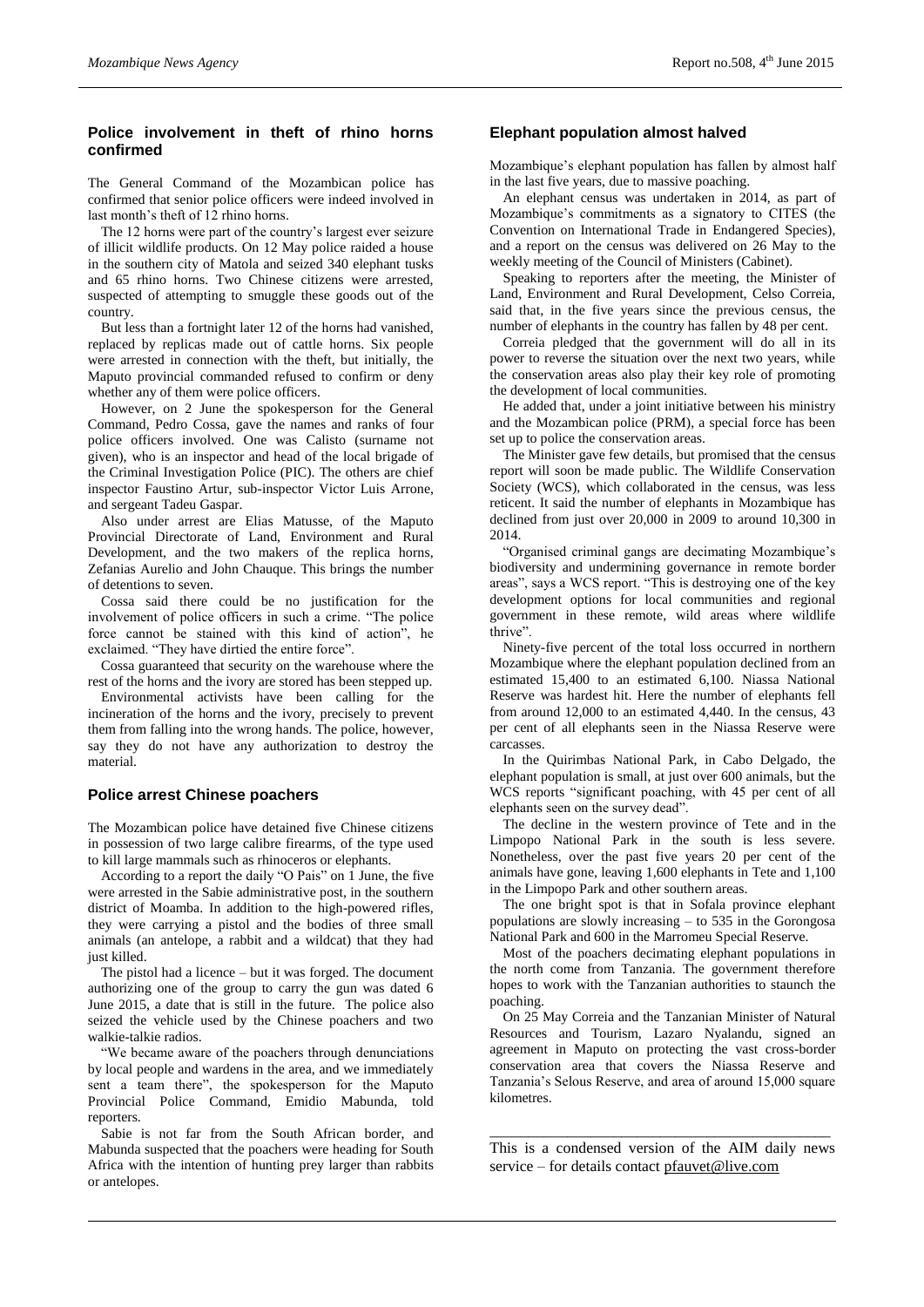## **President Nyusi inaugurates aluminium factory**

President Filipe Nyusi on 3 June inaugurated a new aluminium factory owned by the Bahrain-based group Midal Cables International.

The Midal factory is in the Beluluane Industrial Park, on the outskirts of Maputo, near the Mozal aluminium smelter, which is supplying Midal with the raw material it needs to make aluminium rods, wires and overhead line conductors.

The factory has been producing since December 2014. It has the capacity to produce over 50,000 tonnes of rods and other aluminium items a year, and has already begun exporting them to six African countries (South Africa, Namibia, Zimbabwe, Tanzania, Kenya and Nigeria).

Mozal has been producing aluminium ingots since 2000, but this is the first time its aluminium has been used inside Mozambique. Prior to the start of Midal's operations, all of Mozal's production was exported, mostly to Europe.

According to a statement from Midal, the group's total investment in Beluluane is US\$65 million. The factory employs 250 workers, 83 per cent of whom are Mozambican. Most of the Mozambican workers were trained in Bahrain. Midal states that, through contracted services, it supplies a further 1,000 jobs indirectly.

President Nyusi told the ceremony that the government will continue to concentrate efforts to attract and facilitate new investments similar to Midal, with the potential to induce economic growth and development. He believed that the export of aluminium products made in Mozambique will help place the country's name on the industrial map abroad.

The Chairperson of the Midal board, Hamid Al-Zayani, said "this decision is strategic since the African continent is a priority market for our group. We opted for Mozambique because of the conditions offered for us to set up her, and also because it is an excellent point from which to serve the main markets of Africa".

Midal will use about 10 per cent of the aluminium produced by Mozal, while the rest will continue to be exported.

Because Beluluane is an Industrial Free Zone, Midal enjoys significant fiscal benefits. For the first ten years of its activity it will not pay any corporation tax (normally levied at 32 per cent of a company's profits). Companies in industrial free zones are also exempt from customs duties and value added tax (VAT) on imported goods.

The main shareholders in Midal are the Saudi Cable Company and Al-Zayani Investments.

#### **Kuwaiti group to invest in sugar plantation**

The Kuwaiti group, the Al-Badel International Development Company, has promised that, within the next three months, it will launch a gigantic project to grow sugar cane in Massingir district, in the southern Mozambican province of Gaza.

The sugar cane grown in Massingir is intended essentially for the production of bio-ethanol, a supposedly clean source of energy. The project is valued at US\$1.5 billion.

This pledge was given by the chairperson of Al-Badel, Ali Mahmoud, at the end of an audience granted on 26 May by Prime Minister Carlos Agostinho do Rosario. During their meeting the two men discussed opportunities for further development projects in agriculture and industry.

Mahmoud stated that Al-Badel intends to invest US\$26 billion in Mozambique. Half of this, US\$13 billion, is earmarked for an industrial unit in the western province of Tete that will convert coal residues into diesel.

"This is a project of great importance as it will reduce Mozambique's imports of diesel", said Mahmoud. "The agreements on this project will be concluded within the next six months, and then the phase of the viability study will take off".

The Al-Badel sugar project is not the first time investors have planned to produce bio-ethanol in Massingir. A contract was signed in 2007 with the company Procana to produce ethanol from a 30,000 hectare sugar plantation in Massingir.

This company, in which the major investor was Londonbased Central Mining and Exploration Company (CAMEC), promised to invest US\$510 million in Massingir. But Mozambique saw almost none of this investment: two years after the contract was signed, all Procana had done was clear 800 hectares of land. The government then cancelled the contract and began looking for other investors for Massingir.

One major challenge facing the project will be accessing adequate supplies of water. The sugar cane plantation will have little choice but to use water from the Massingir dam on the Elephants River, a tributary of the Limpopo.

After the Procana contract was signed, farmers working further down the river expressed concerns that too much water will be diverted to the sugar cane plantation, leaving their rice and maize fields short. The government responded at the time by promising there would be sufficient water for all parties and that the biofuel project would be developed responsibly.

## **Rivers in Manica dangerously polluted by mining**

Stretches of several rivers in Manica district, in the central province of the same name, are now devoid of life because of the pollution caused by artisanal gold mining.

Among the substances used by the miners is mercury, which can have lethal effects when it enters the food chain.

Manica district administrator Carlos Mutar told the newspaper Noticias that downstream of the mining areas fish and other aquatic species cannot survive.

Rivers such as the Pungue, the Revue, the Messica, the Nfirire and the Nhancarara are vulnerable. The pollution is killing not only the species in the water but also vegetation on the river banks.

The disappearance of fish from the rivers has a serious impact on the local population for whom fish is part of their diet, said Mutar.

Some of the rivers flow into the reservoir of the Chicamba dam. If the reservoir is poisoned, that will be a disaster not only for local fishermen, but for the residents of major urban areas, such as the provincial capital, Chimoio, Manica town, Gondola and Messica, which draw their supplies of drinking water from Chicamba.

Not all the artisanal mining is illegal. Indeed about 7,000 miners are registered, and attempts are now under way to train them in the use of techniques that will not devastate the environment, and will minimize the danger to the rivers.

Mutar warned that the pollution also affects aquaculture in the district. He believes that Manica possesses excellent conditions for fish farming, and indeed the district currently supplies fish not only to the local market, but also to neighbouring countries such as Zimbabwe, Zambia and Malawi.

But the water used for aquaculture is drawn from the rivers. If the rivers are poisoned, then Manica aquaculture could collapse.